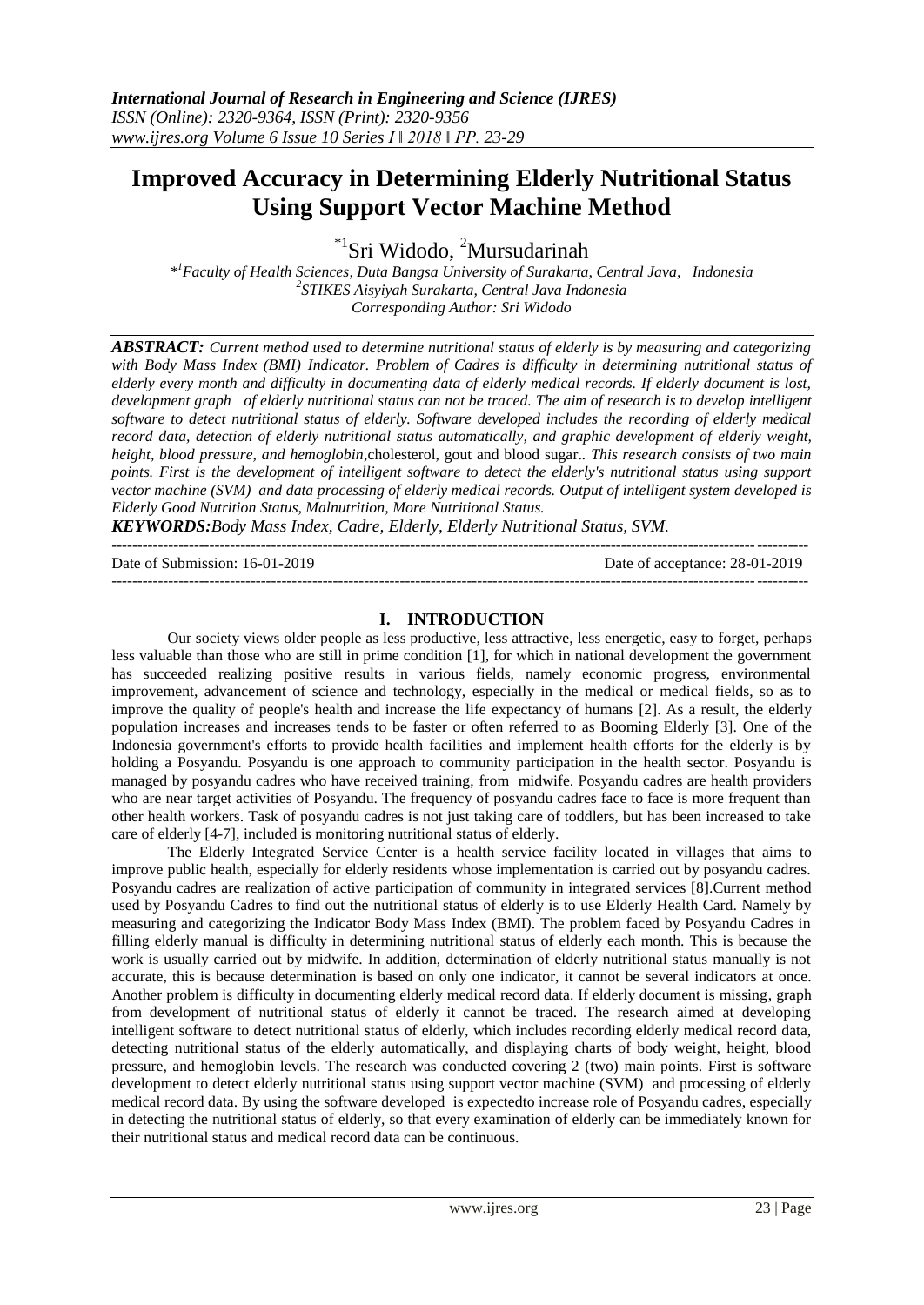## **II. MATERIAL**

Data used in this study can be divided into two. First is data that is used as training data. The data is data that will be used in the classification process. The data is taken from elderly examination which includes data on body weight, height, blood pressure, and hemoglobin levels, cholesterol, gout and blood sugar. Second is data used in the testing process. The data is the data from the examination of the elderly every month. Data collection was conducted at Sejahtera 2 Posyandu, Ponowaren, Tawangsari, Sukoharjo, Middle of Java, Indonesia. Data taken includes elderly medical record data and anthropometric data of the elderly including: body weight, height, blood pressure, and hemoglobin levels, cholesterol, gout and blood sugar.

## **III. METHOD**

Programming language used in developing software to detect nutritional status of elderly is Matlab programming language [9]. There are stages in developing software to detect nutritional status of elderly people can be described as follows:

- a. Create User Interface
- User Interface developed is designed as simply [10] as possible so that Posyandu Cadres can easily operate the program.
- b. Management of Elderly Medical Record Data

Database development for management of continuous elderly medical record data, so that the data of the elderly medical record of the examination results per month can be well documented, including the status of the development of elderly health. To facilitate monitoring the health of the elderly, data is also presented in graphical form, which includes a graph of the development of body weight, height, blood pressure, and hemoglobin levels.

c. Detection of Elderly Nutritional Status Using Intelligent Sistem.

Method used to developt elderly nutritional status and anemia detection is detection of nutritional based on Body Mass Index (BMI) indicator and Hemoglobin levels using Support Vector Machine method. The stages of detection Nutrition status and anemia using intelligent systems can be explained as in Figure 1.



**Figure 1.** Stages of Methods for Detecting Elderly Nutritional Status

Stages of elderly nutritional status detection can be explained as follows:

a. Data Collection from the Posyandu

Data collection is carried out in two Posyandu. Data taken includes data from the elderly examination in the form of medical record data which includes name, age, address, gender, occupation, weight, height, blood pressure, and hemoglobin, cholesterol, gout and blood sugar.

b. Feature Extraction

Feature extraction is the process of getting accurate information so that the identification process can be carried out [11-13]. The features used to detect the nutritional status of elderly include: Body Mass Index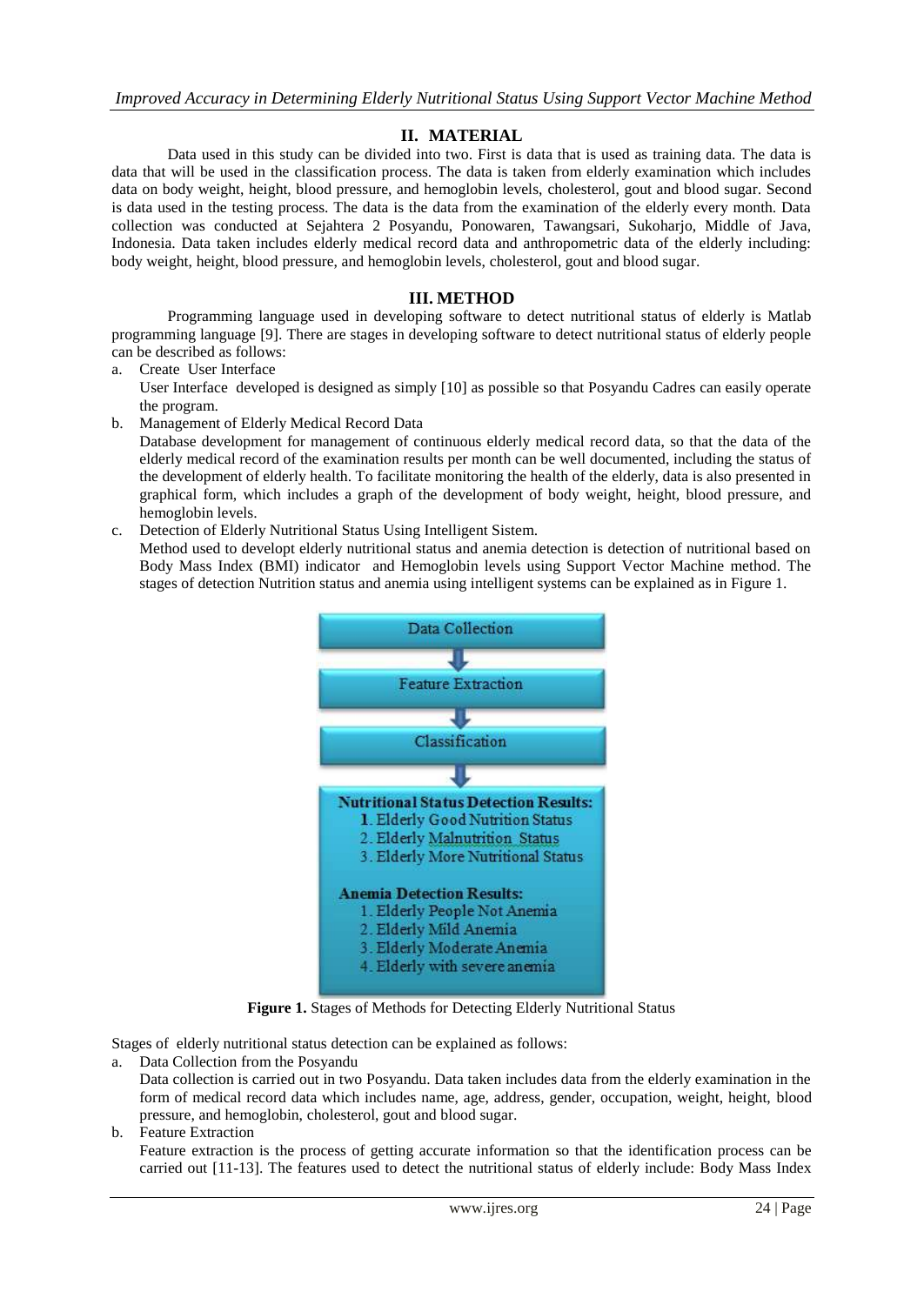(BMI) feature. While for anemia detection using hemoglobin level (HB) features. The selected features will later be used for the classification of nutritional status and anemia which include: Elderly Normal Nutrition Status, Elderly Poor Nutrition Status, Elderly More Nutritional status, Elderly No Anemia, Elderly Mild Anemia, Elderly Moderate Anemia and Elderly Severe Anemia.

c. Nutritional Status Detection Using Support Vector Machine (SVM)

Detection of nutritional status of elderly is done by carrying out classification process. One classification method is Support Vector Machine (SVM) [14]. Support Vector Machine (SVM) developed by Boser, Guyon, and Vapnik, was first presented in 1992 at the Annual Workshop on Computational Learning Theory. The basic concept of SVM is actually a harmonious combination of computational theories that have existed decades before, such as hyperplane margins (Duda& Hart in 1973, Cover in 1965, Vapnik 1964, etc.), the kernel was introduced by Aronszajn in 1950, as well as other supporting concepts. But until 1992, there had never been an attempt to assemble these components. Unlike the neural network strategy that seeks to find a dividing hyperplane between classes, SVM tries to find the best hyperplane in input space. The basic principle of SVM is a linear classifier, and then developed so that it can work on nonlinear problems by incorporating the kernel trick concept in high-dimensional workspaces. These developments provide stimulation of research interest in the area of pattern recognition to investigate potential SVM capabilities theoretically and in terms of applications. At present SVM has been successfully applied in real-world problems, and generally provides better solutions than conventional methods such as artificial neural networks [14]. The program used is MATLAB, which is a language that is highly capable of computational techniques. Matlab combines computing, visualization and programming in a single environment (MathWork). The Software Module used is the Image Processing Toolbox. Toolbox is a compilation of functions given by matlab with the implementation of special image processing algorithms[9].

### **IV. RESULTS**

Application to detect nutritional status of elderly is designed to facilitate posyandu cadres in recording elderly medical record data, automatically detecting nutritional status, and displaying graphs of monitoring nutritional status of elderly. The main menu of application developed can be seen in figure 2.



**Figure 2.** Main Menu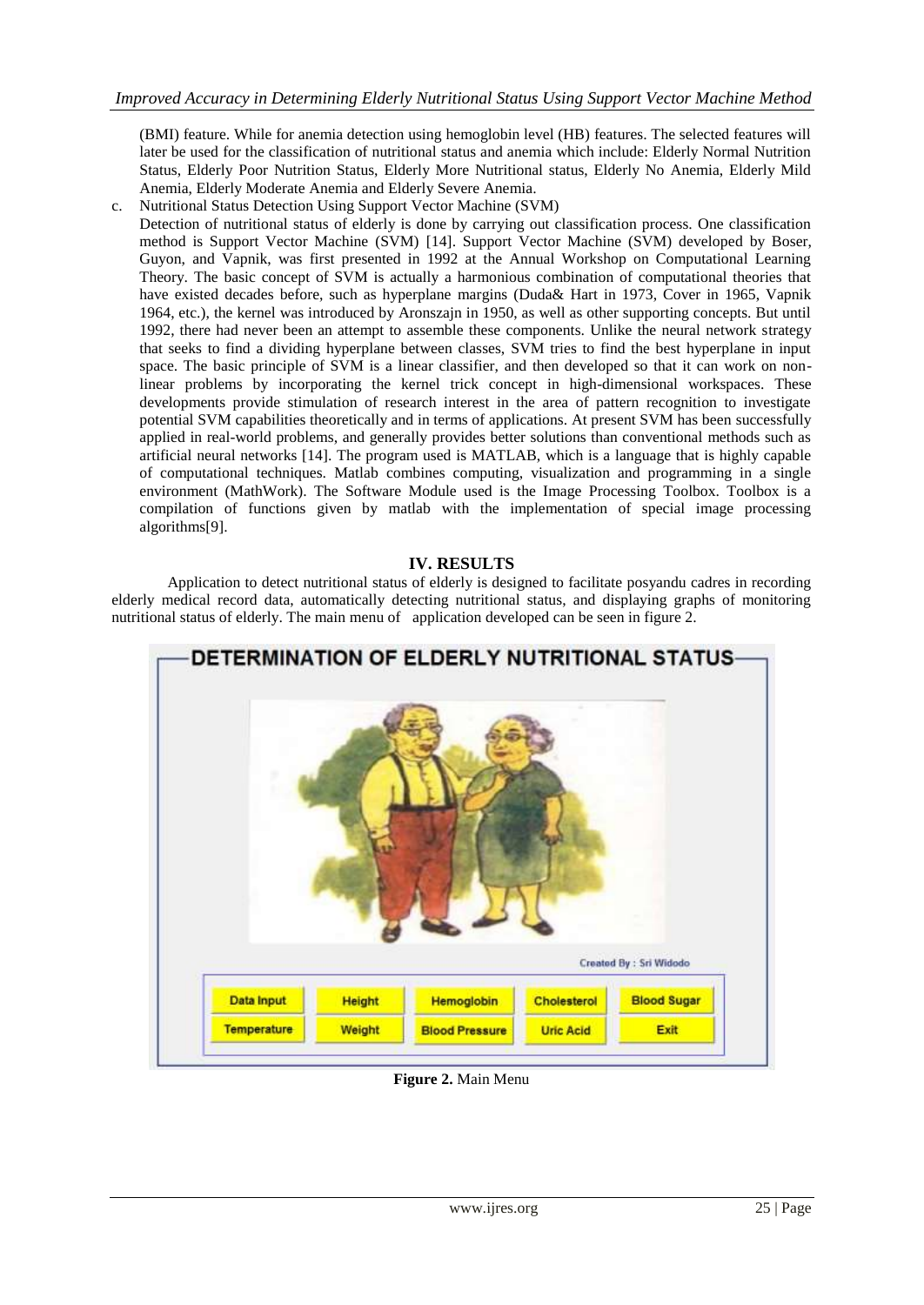| <b>ELDERLY DATA INPUT</b> |                            |  |  |  |  |  |  |  |
|---------------------------|----------------------------|--|--|--|--|--|--|--|
| No. Card                  | <b>Date Check:</b>         |  |  |  |  |  |  |  |
| <b>Elderly Name</b>       |                            |  |  |  |  |  |  |  |
| Gender                    |                            |  |  |  |  |  |  |  |
| Age                       | Year                       |  |  |  |  |  |  |  |
| <b>Religion</b>           |                            |  |  |  |  |  |  |  |
| <b>Address</b>            |                            |  |  |  |  |  |  |  |
| <b>Education</b>          |                            |  |  |  |  |  |  |  |
| Occupation                |                            |  |  |  |  |  |  |  |
| <b>Status</b>             |                            |  |  |  |  |  |  |  |
| <b>Live With</b>          |                            |  |  |  |  |  |  |  |
| Weight                    | Kg                         |  |  |  |  |  |  |  |
| <b>Height</b>             | Cm                         |  |  |  |  |  |  |  |
| Hemoglobin                | Gr/%                       |  |  |  |  |  |  |  |
| <b>Blood Pressure</b>     |                            |  |  |  |  |  |  |  |
| <b>Cholesterol</b>        |                            |  |  |  |  |  |  |  |
| <b>Urit Acid</b>          |                            |  |  |  |  |  |  |  |
| <b>Blood Sugar</b>        |                            |  |  |  |  |  |  |  |
| Save                      | <b>Edit</b><br><b>Exit</b> |  |  |  |  |  |  |  |

Form for inputting elderly data is shown in Figure 3.

**Figure 3.** Form for Elderly Medical Record Data Input

After entering elderly examination data every month, system will display detection results of elderly nutritional status which includes normal nutrition elderly, malnourished and excess nutrition. Results of elderly nutritional status detection are shown in figure 4.



**Figure 4.** Display of Detection Results of Elderly Nutritional Status

The system can also detect hemoglobin (HB) from the inspection data every month. Results of hemoglobin detection can be shown in figure 5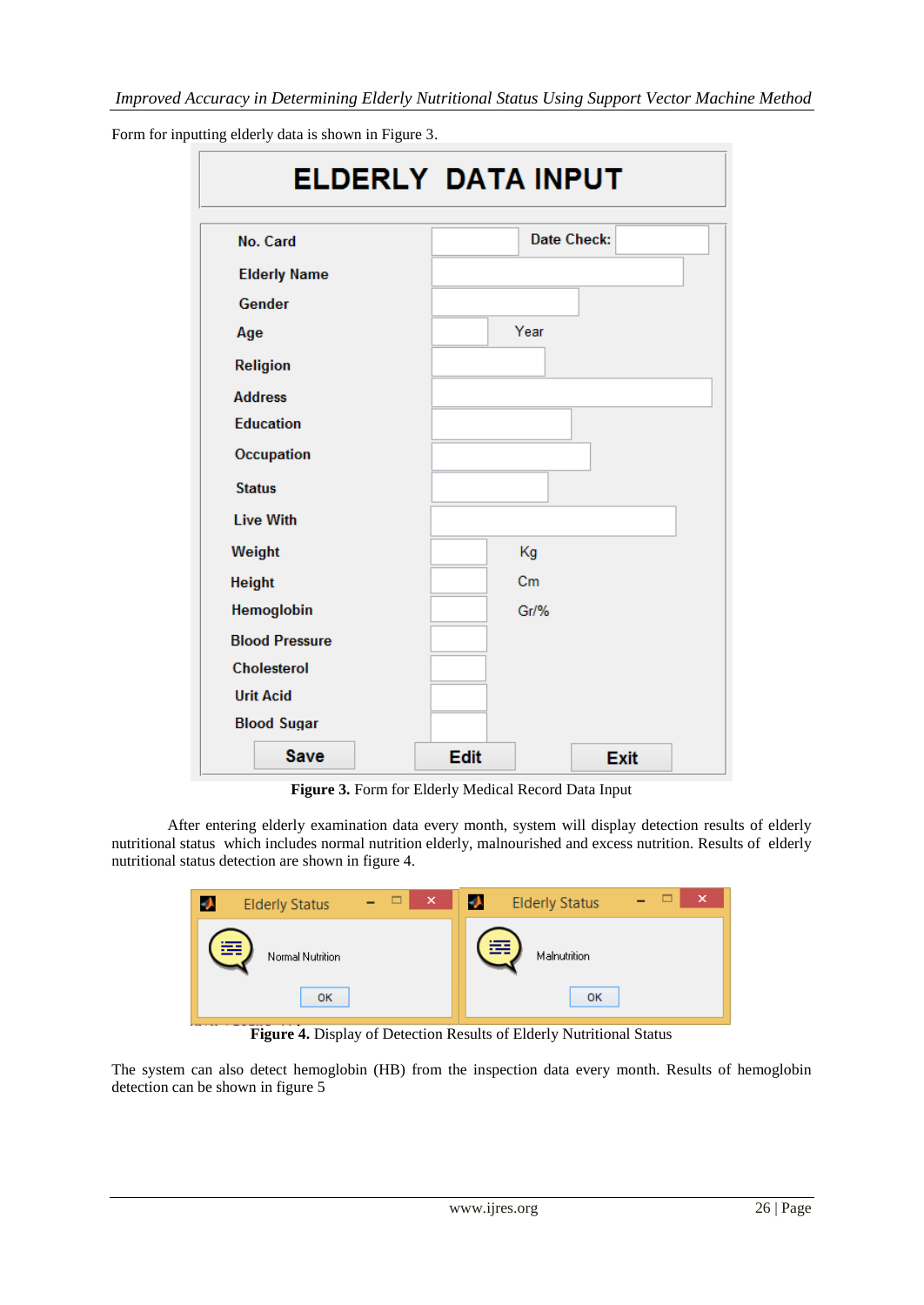

**Figure 5.** Display Results Detection of Elderly Anemia Status

In this study also included a graph to monitor progress of data on elderly health. The chart includes graphs of temperature development, height, weight, hemoglobin, blood pressure, cholesterol, gout and blood sugar levels. Examples of charts to monitor progress of elderly health are shown in figures 6 and 7.



**Figure 6** Display Graph of Elderly Body Weight Development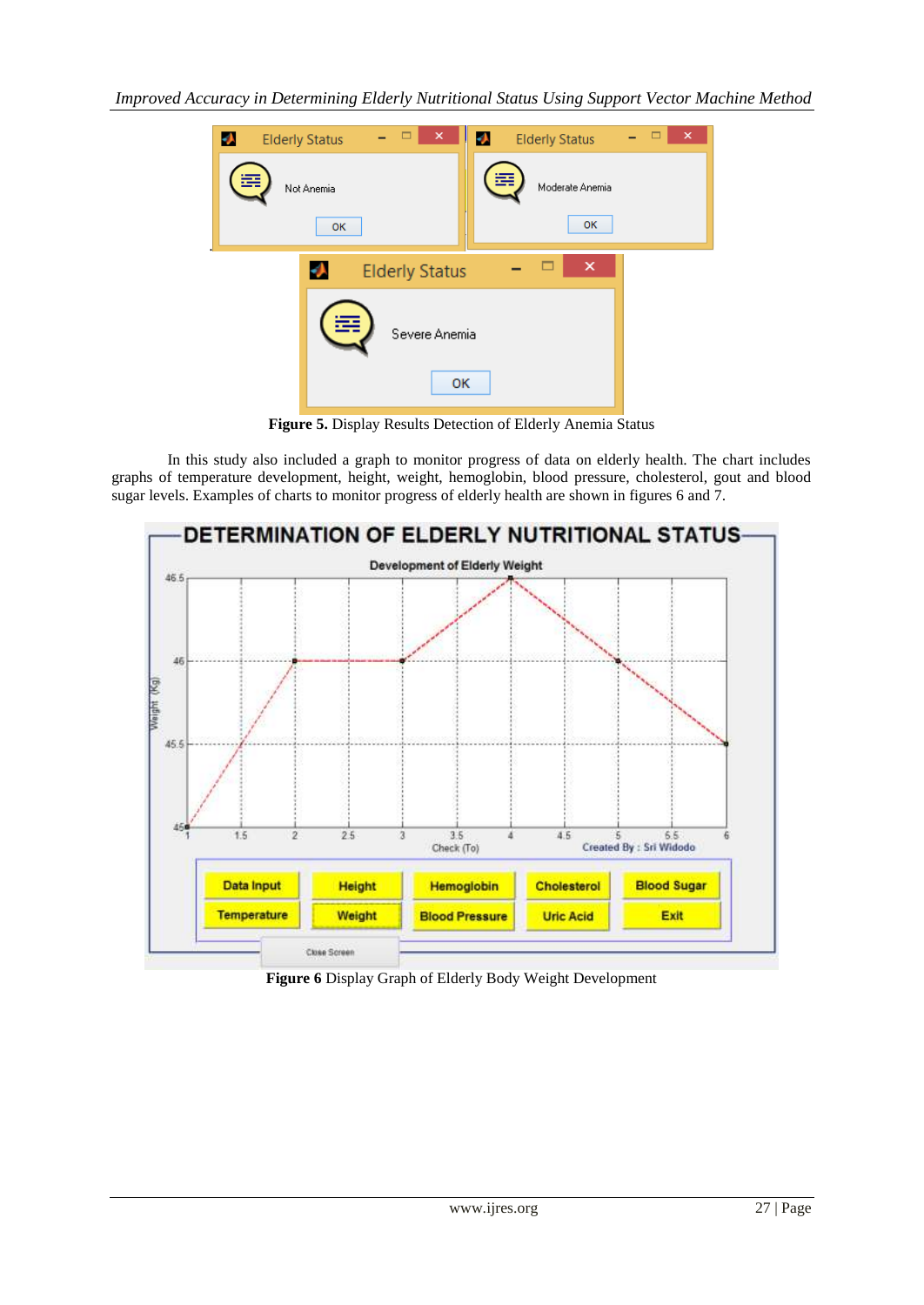

**Figure 7** Display Chart of Elderly Blood Pressure Development

To find out accuracy of system being developed, it was tested seven times. The first is a system based on temperature, second is based on body weight, third is based on blood pressure, fourth is based on cholesterol, fifth is based on blood sugar, six is based on hemoglobin and seventh is based on all. Results of tests are shown in table 1.

|--|

| No | Number of        | <b>Test Result</b>          |                    |                              |                         |                            |                            |                                                                                      |  |  |  |  |
|----|------------------|-----------------------------|--------------------|------------------------------|-------------------------|----------------------------|----------------------------|--------------------------------------------------------------------------------------|--|--|--|--|
|    | <b>Test Data</b> | Test 1<br>(temperatur<br>e) | Test 2<br>(weight) | Test 3<br>(blood<br>presure) | Test 4<br>(cholesterol) | Test 5<br>(blood<br>sugar) | Test 6<br>(Hemoglobi<br>n) | Test 7<br>(temperature,<br>weight, blood<br>presure.<br>cholesterol,<br>blood sugar, |  |  |  |  |
|    |                  |                             |                    |                              |                         |                            |                            | Hemoglobin)                                                                          |  |  |  |  |
|    | 20               | 100%                        | 100%               | 100%                         | 100%                    | 100%                       | 98.2%                      | 94.6%                                                                                |  |  |  |  |

The training data used in the system developed were 300 data. The data consists of data from 0 to 100 are data on elderly normal nutritional status, 101 to 200 data on elderly malnutrition status and 201 to 300 are data on elderly normal more nutritional status. The features used to detect the nutritional status of the elderly are weight, height and blood pressure. Training data used to detect anemia in elderly as many as 160 data. The feature used is the hemoglobin level of the elderly. The test is done using 20 testing data. The test results based on temperature, height, weight, cholesterol and blood sugar were 100%. While the results of anemia testing based on hemoglobin were 98.2%. Results of testing nutritional status of elderly based on all features showed an accuracy 94.6%.

## **V. CONCLUSION**

Based on the results of trials that have been carried out, it can be concluded that detection software for nutritional status and anemia in the elderly using the Support Vector Machine (SVM) method is proven to be used as a model for detecting nutritional status and anemia in the elderly. This is indicated by the average accuracy value of 94.6% for nutritional status and 98.2% for elderly anemia.

## **ACKNOWLEDGEMENT**

We would like to express our heartfelt thanks to the Ministry of Research and Technology of Higher Education for supporting my research through the 2018 Community Partnership Program Grant Program.